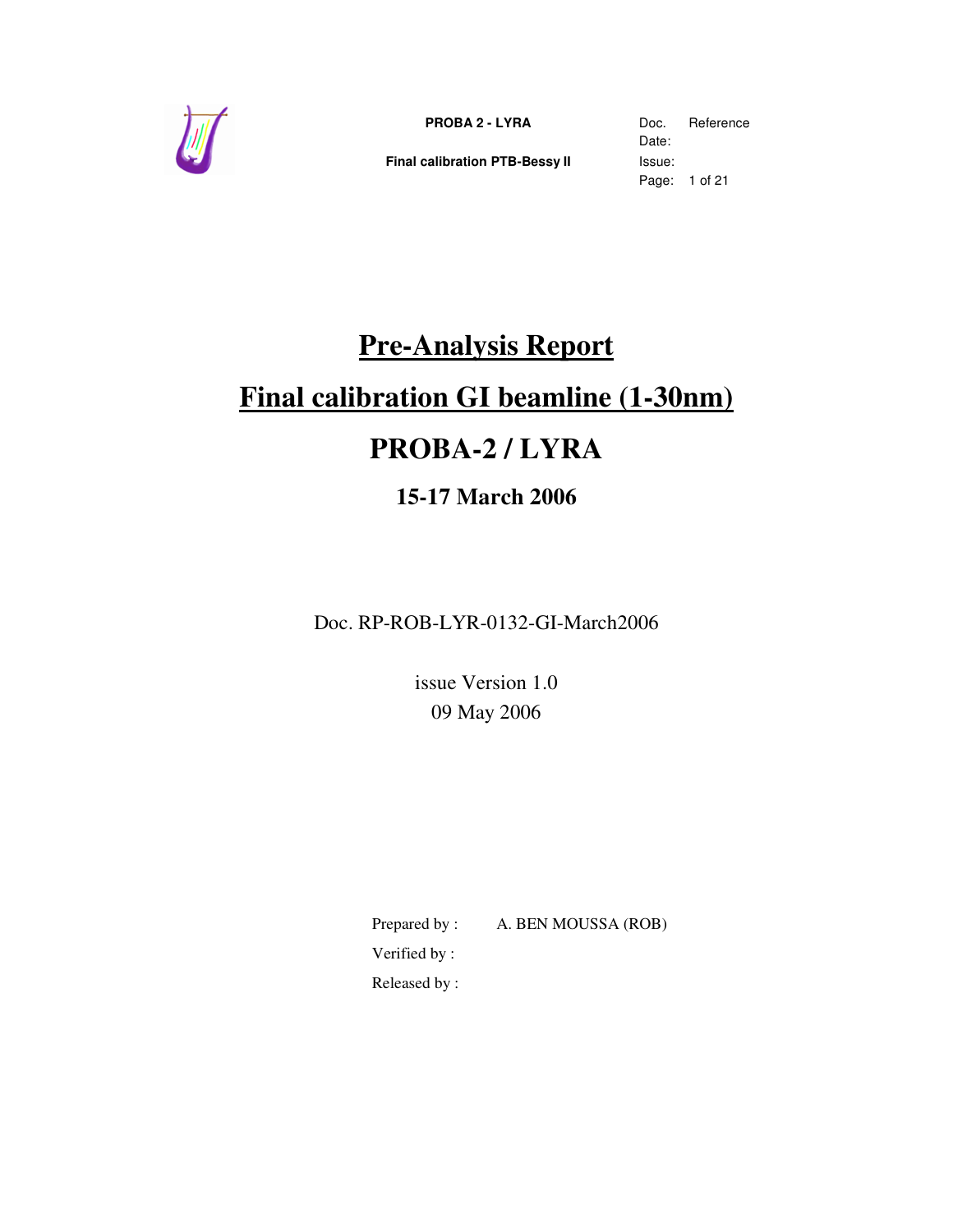

**Final calibration PTB-Bessy II** Issue:

Date: Page: 2 of 21

# **Distribution List**

| <b>Recipients</b> | <b>Affiliation</b>                       | Nr. of Copies |
|-------------------|------------------------------------------|---------------|
| LYRA team         | CSL, IMO, PMOD, MPS,<br><b>IEMN, ROB</b> | Email copy    |
|                   |                                          |               |
|                   |                                          |               |

# **Document Change Record**

| <b>Issue</b> | <b>Date</b> | <b>Comments</b> |
|--------------|-------------|-----------------|
|              |             |                 |
|              |             |                 |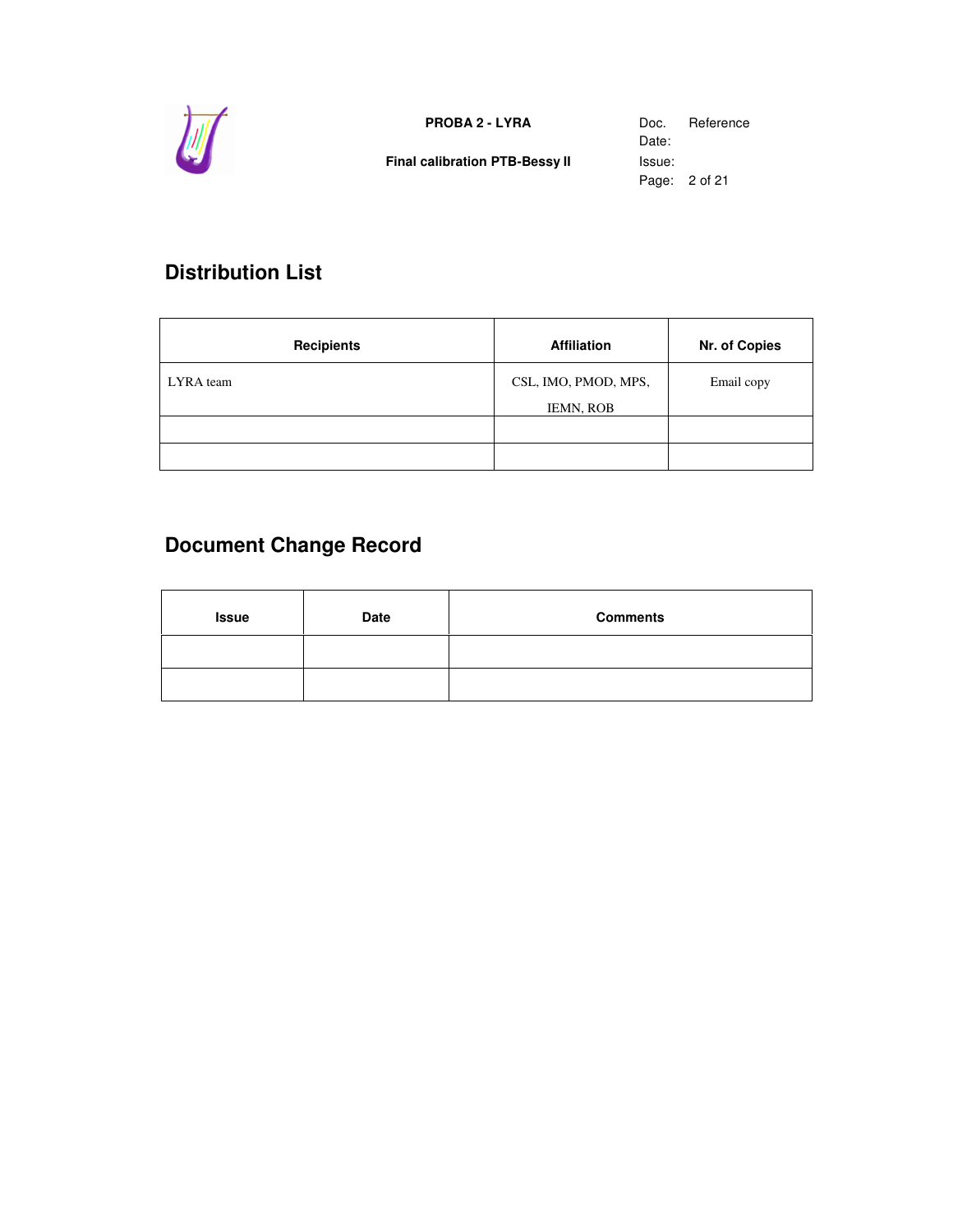

**Final calibration PTB-Bessy II** Issue:

Date: Page: 3 of 21

# **Table of Contents**

| $\boldsymbol{I}$ |                                  |  |
|------------------|----------------------------------|--|
| $\overline{2}$   |                                  |  |
| 2.1              |                                  |  |
| $2.2\phantom{0}$ |                                  |  |
| 2.3              |                                  |  |
| 2.4              |                                  |  |
| $2.5\,$          |                                  |  |
| 2.6              |                                  |  |
| 2.7              |                                  |  |
| 2.8              | Zr channels $(1-4; 2-4; 3-4)$ 18 |  |
| 3 <sup>1</sup>   | $CONCLUSION$ 20                  |  |
| $\overline{4}$   | $\textit{ANNEXE}$ 20             |  |

### **Reference documents**

[RD1] : Final\_LYRA\_GI\_Instrument\_Calibration\_Plan-V1.1.doc (ROB: 09/03/2006)

[RD2] : LYRA\_Assembly\_270705.xls (PMOD)

[RD3] : RP-ROB-LYR-0132-GI-July2005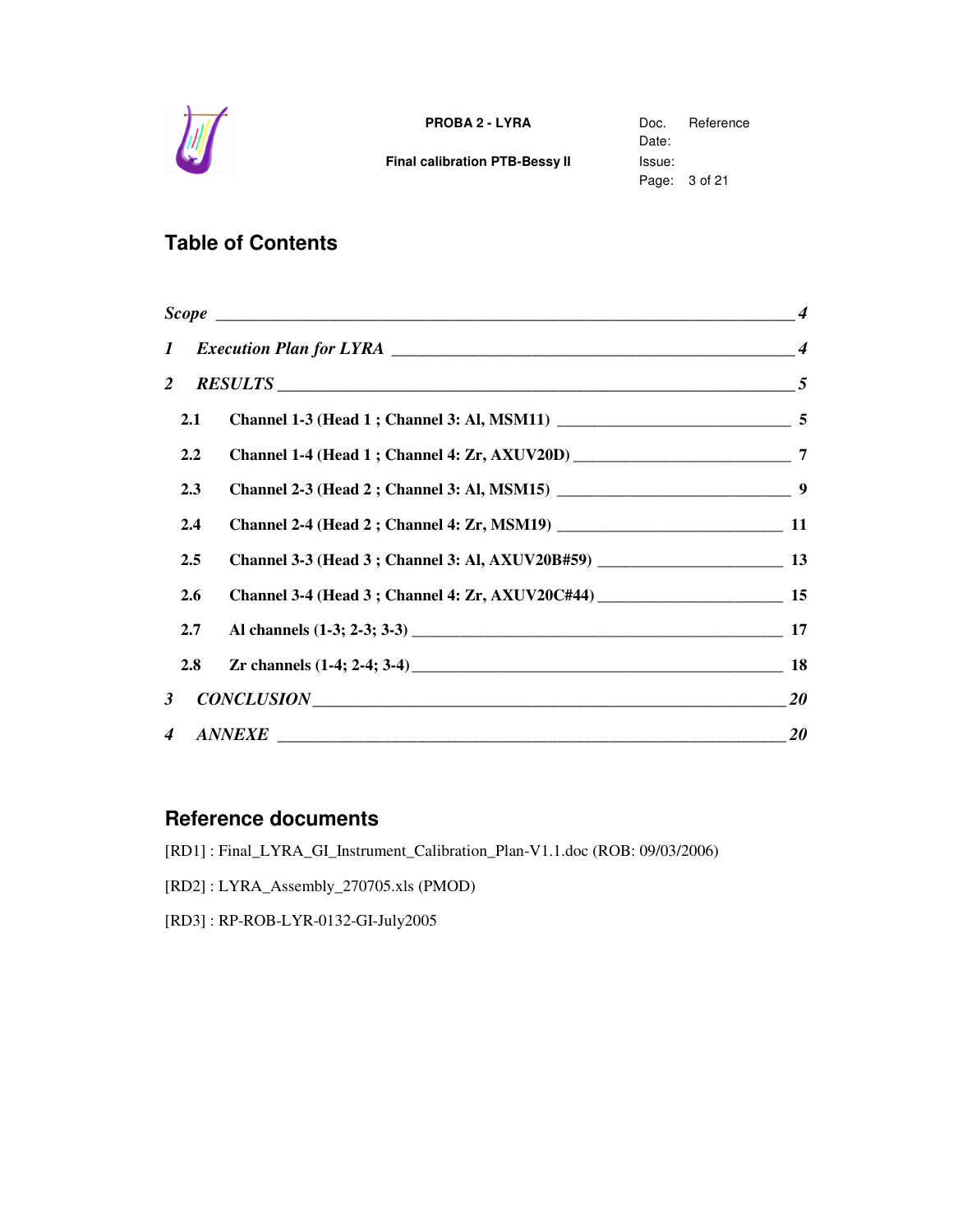

**PROBA 2 - LYRA** Doc. Reference **Final calibration PTB-Bessy II** Issue:

Date: Page: 4 of 21

# **Scope**

The purpose of this report is to summarize results from the GI calibration at PTB-Bessy II (2006).

# **1 Execution Plan for LYRA**

For more details, see [RD1]. The PTB campaign plan was executed as following:

| <b>Activities number</b> | <b>Activities name</b>                           | <b>Remark</b> |
|--------------------------|--------------------------------------------------|---------------|
|                          | Linearity vs Flux at $\lambda_{1 \text{ or } 2}$ | See RD1       |
|                          | Stability vs Time at $\lambda_{1 \text{ or } 2}$ | 66            |
| 3                        | Spectral responsivity [1-30 nm]                  | 66            |
|                          | Raster Scan at $\lambda_{1 \text{ or } 2}$       | 66            |
| 5                        | VIS-Leds testing (On-Off)                        | 66            |
|                          | Signal vs Integration time LYRA                  | 66            |

All tests were performed around 37°C (LYRA foot sensor) and measured at **10nm** for Zr channels (1-4, 2-4 and 3-4) and at **18nm** for Al channels (1-3, 2-3 and 3-3).

The linearity was investigated using different aperture stops or by varying the exit slit of the respective monochromator.

For the signal stability, the shutter was opened and closed every 60s (short stability) then every 600s (long). Each shutter movement resets the timescale. Some "extra" tests were carried out. The expected beam power was calculated using the responsivity data.

The responsivity was measured in the center position at regular intervals and in finest steps close to C absorption and Al filter cut-off.

Raster scan was normalized to the value of the centre point to aid comparison. The beamline power has been readjusted between scans to better conform to detector sensitivities. Note that the full beam size (0.3 x 0.3 mm) on the measured profile can be negligible.

Voltage units were changed to current units (nA) using the appropriate gain resistor [see RD2]. Corrections for the small decline of the current of the synchrotron storage ring during the time period of each measurement have been applied by ROB.

For clarity, we did not plot the estimated error bars to the data .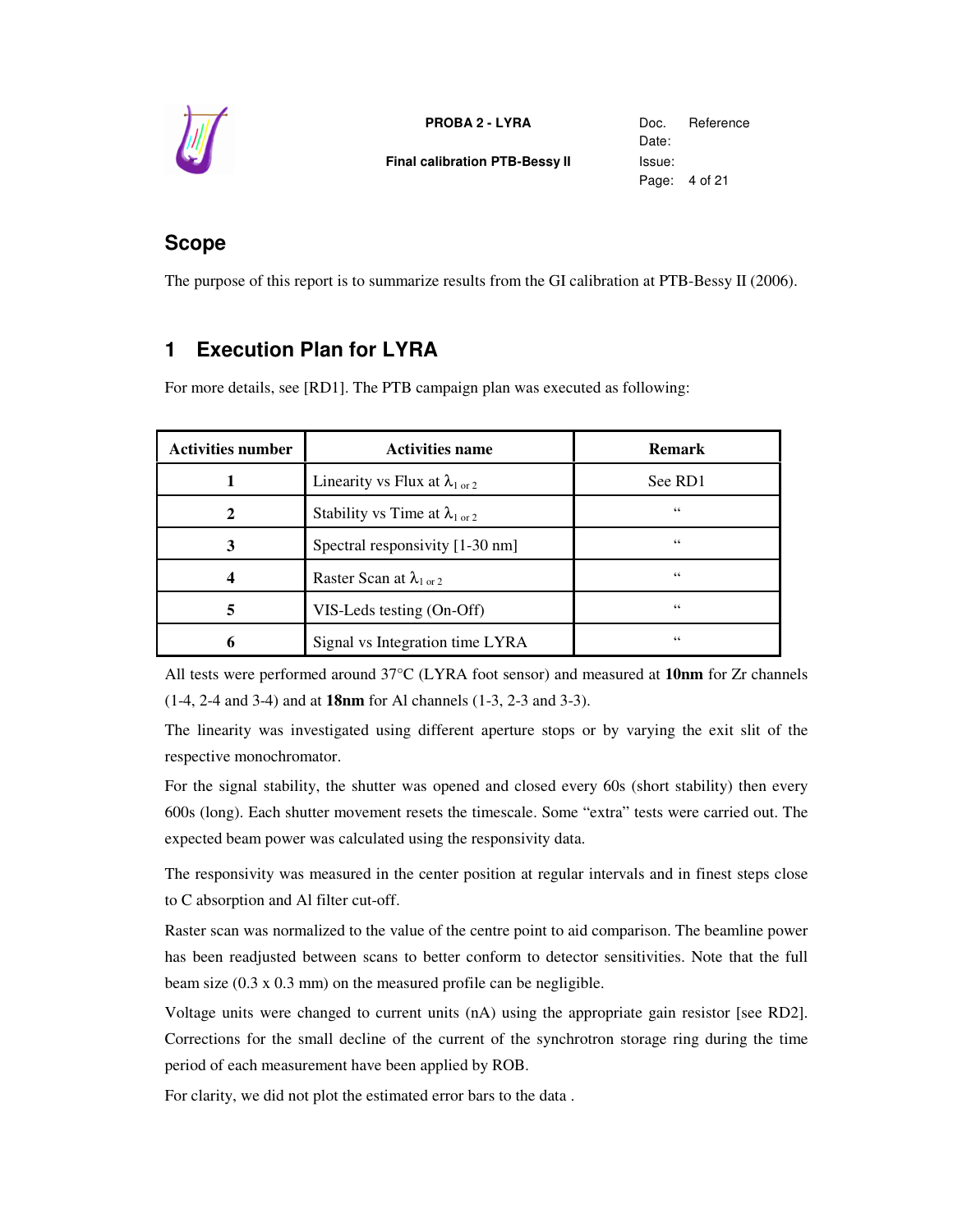

**Final calibration PTB-Bessy II** Issue:

Date: Page: 5 of 21

## **2 RESULTS**

#### **2.1 Channel 1-3 (Head 1 ; Channel 3: Al, MSM11)**



**Figure 1.** Absolute spectral responsivity (in A/W) of channel 1-3 between 1nm and 30 nm. For comparison, the dotted line represents the model used in the LYRA radiometric model (detector R x Filter T).



**Figure 2.** Flux linearity of channel 1-3 (Response vs. incident power) at 18nm. The inset shows the photocurrent vs incident power with the fitted function  $I = a + bP^c$ .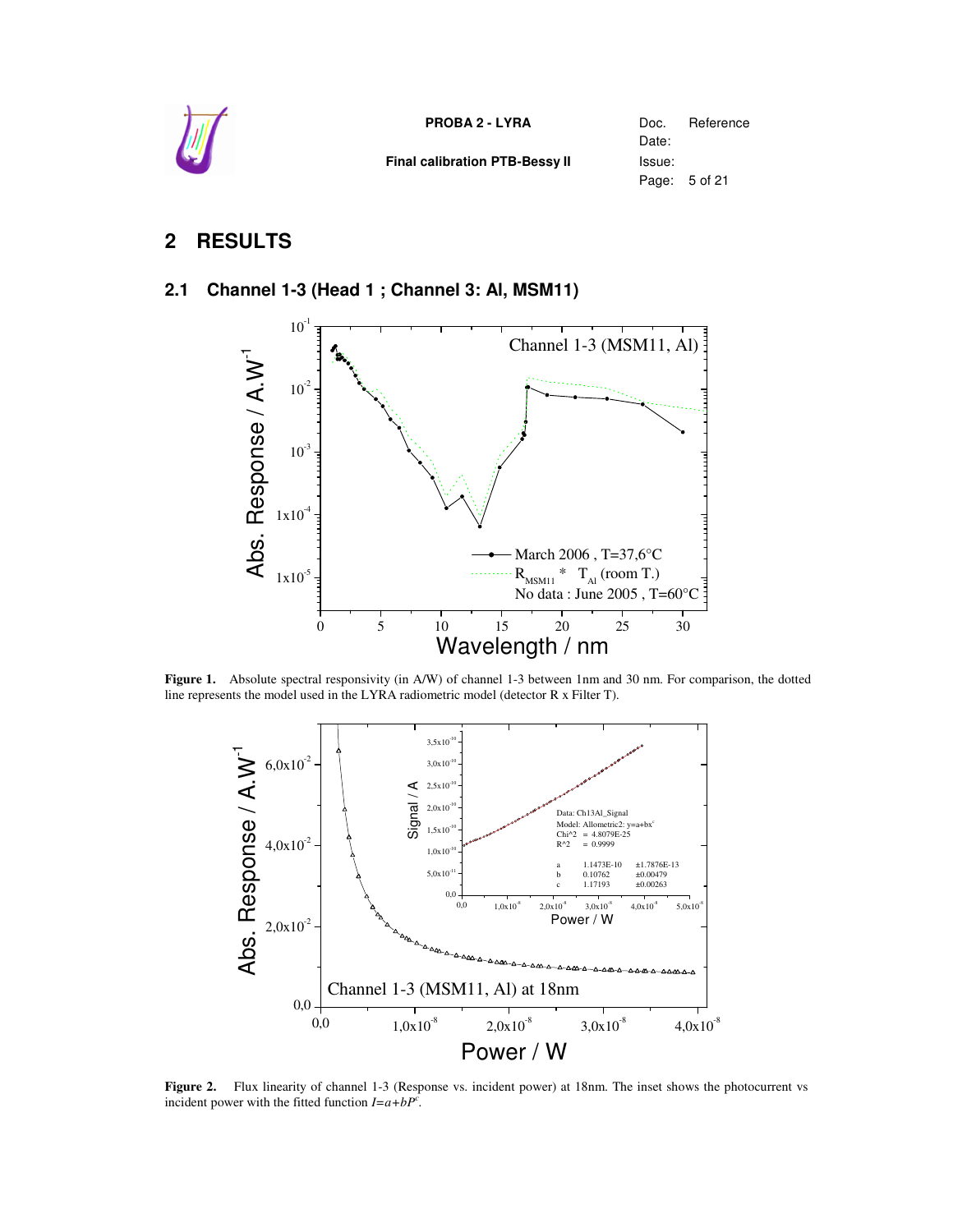







**Figure 4.** Homogeneity of responsivity (3-D representation) at 18 nm wavelength.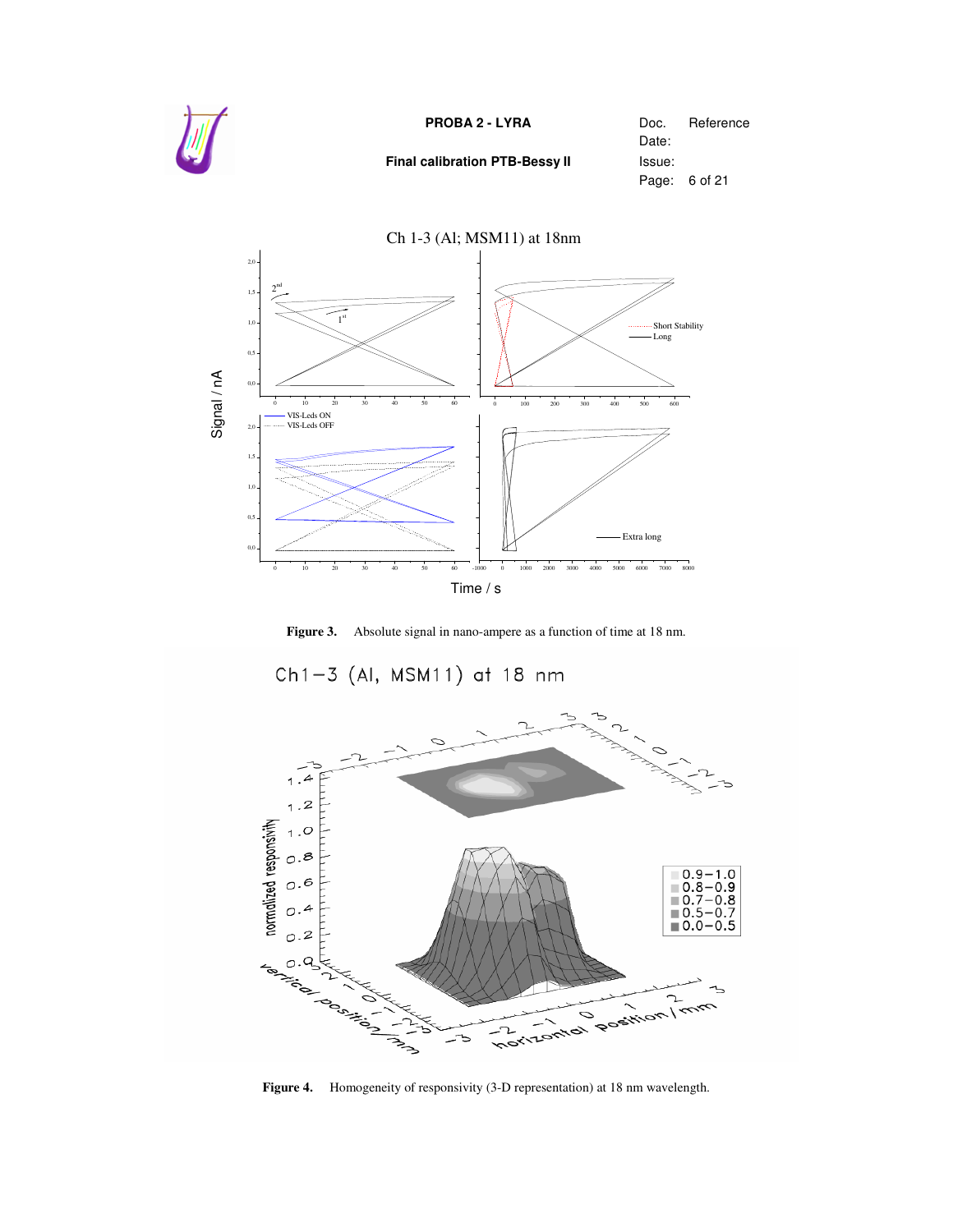

#### **2.2 Channel 1-4 (Head 1 ; Channel 4: Zr, AXUV20D)**



**Figure 5.** Absolute spectral responsivity (in A/W) of channel 1-4 between 1nm and 25 nm. For comparison, the dotted line represents the model used in the LYRA radiometric model (detector R x Filter T). Note that the Zr filter thickness is 300nm (around 150nm for MSM channels).



**Figure 6.** Flux linearity of channel 1-4 (Response vs. incident power) at 10nm. The inset shows the photocurrent vs incident power with the fitted function  $I = aP^b$ .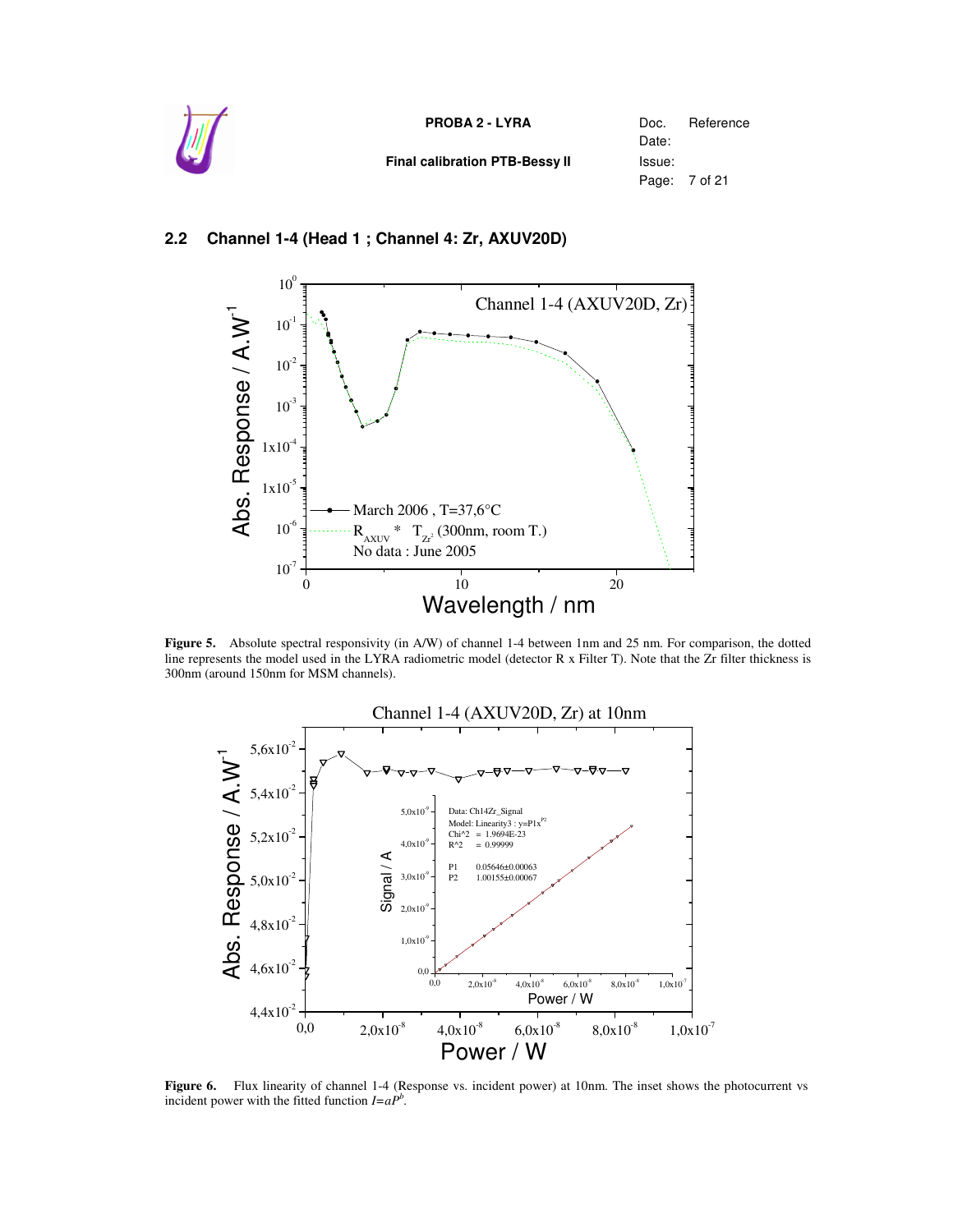



**Figure 7.** Absolute signal in nano-ampere as a function of time at 10 nm.





**Figure 8.** Homogeneity of responsivity (3-D representation) at 10 nm wavelength.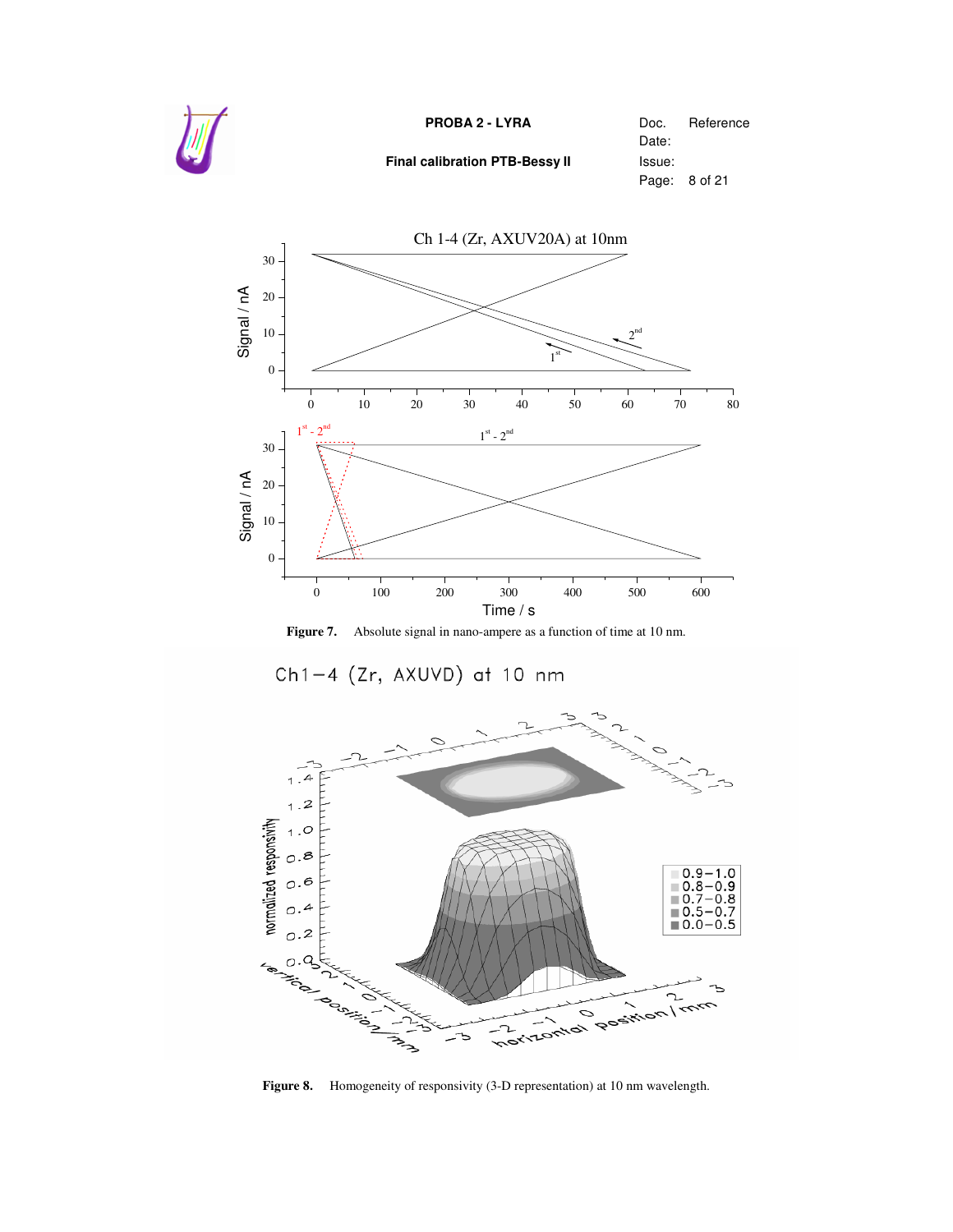| U | <b>PROBA 2 - LYRA</b>          | Doc.<br>Date:           | Reference |
|---|--------------------------------|-------------------------|-----------|
|   | Final calibration PTB-Bessy II | Issue:<br>Page: 9 of 21 |           |

#### **2.3 Channel 2-3 (Head 2 ; Channel 3: Al, MSM15)**



**Figure 9.** Absolute spectral responsivity (in A/W) of channel 2-3 between 1nm and 30 nm. For comparison, the dotted line represents the model used in the LYRA radiometric model (detector R x Filter T) and the open circle the calibrated data from June 2005 campaign.



**Figure 10.** Flux linearity of channel 2-3 (Response vs. incident power) at 18nm. The inset shows the photocurrent vs incident power with the fitted function  $I = aP^b$ .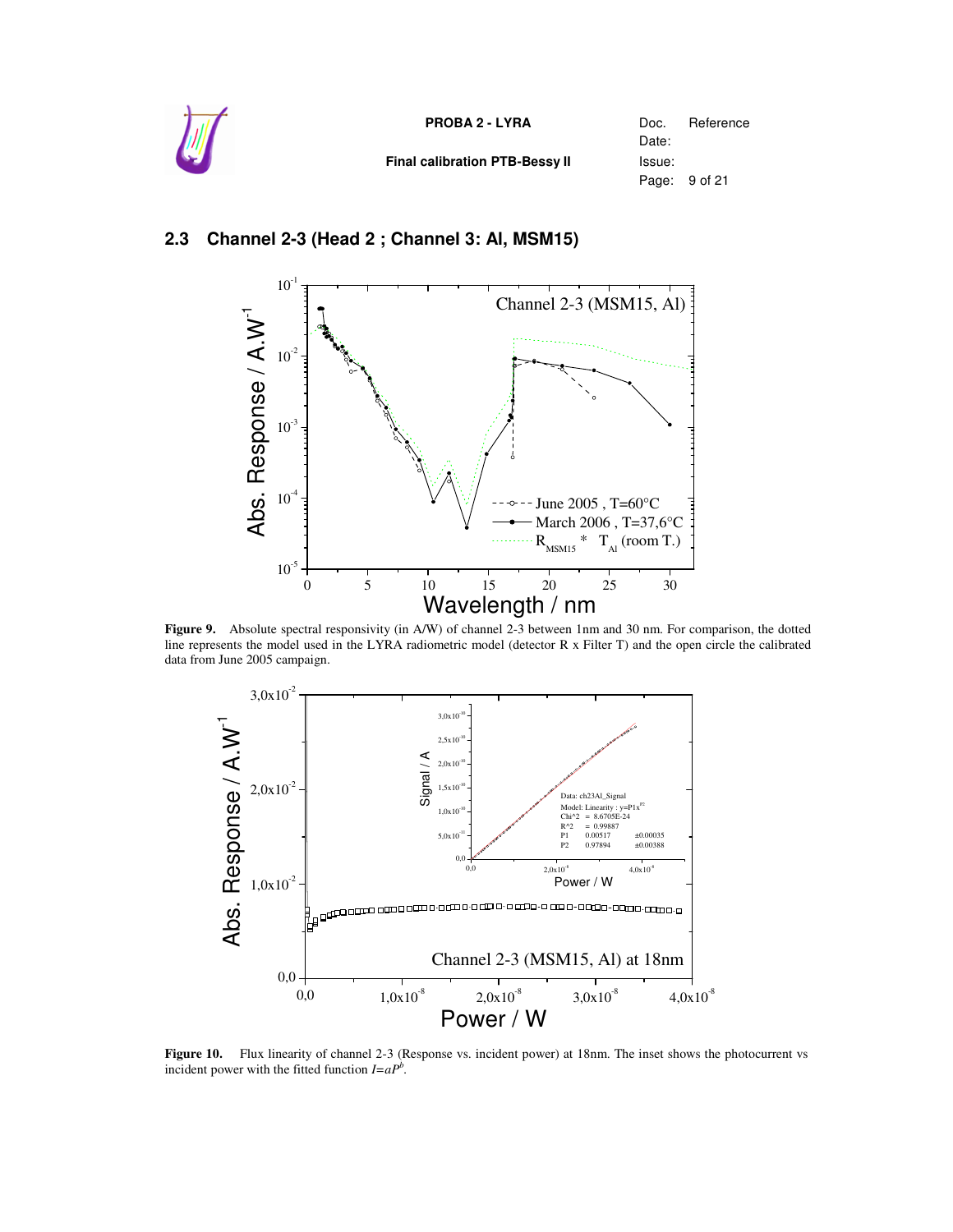





**Figure 12.** Homogeneity of responsivity (3-D representation) at 18 nm wavelength.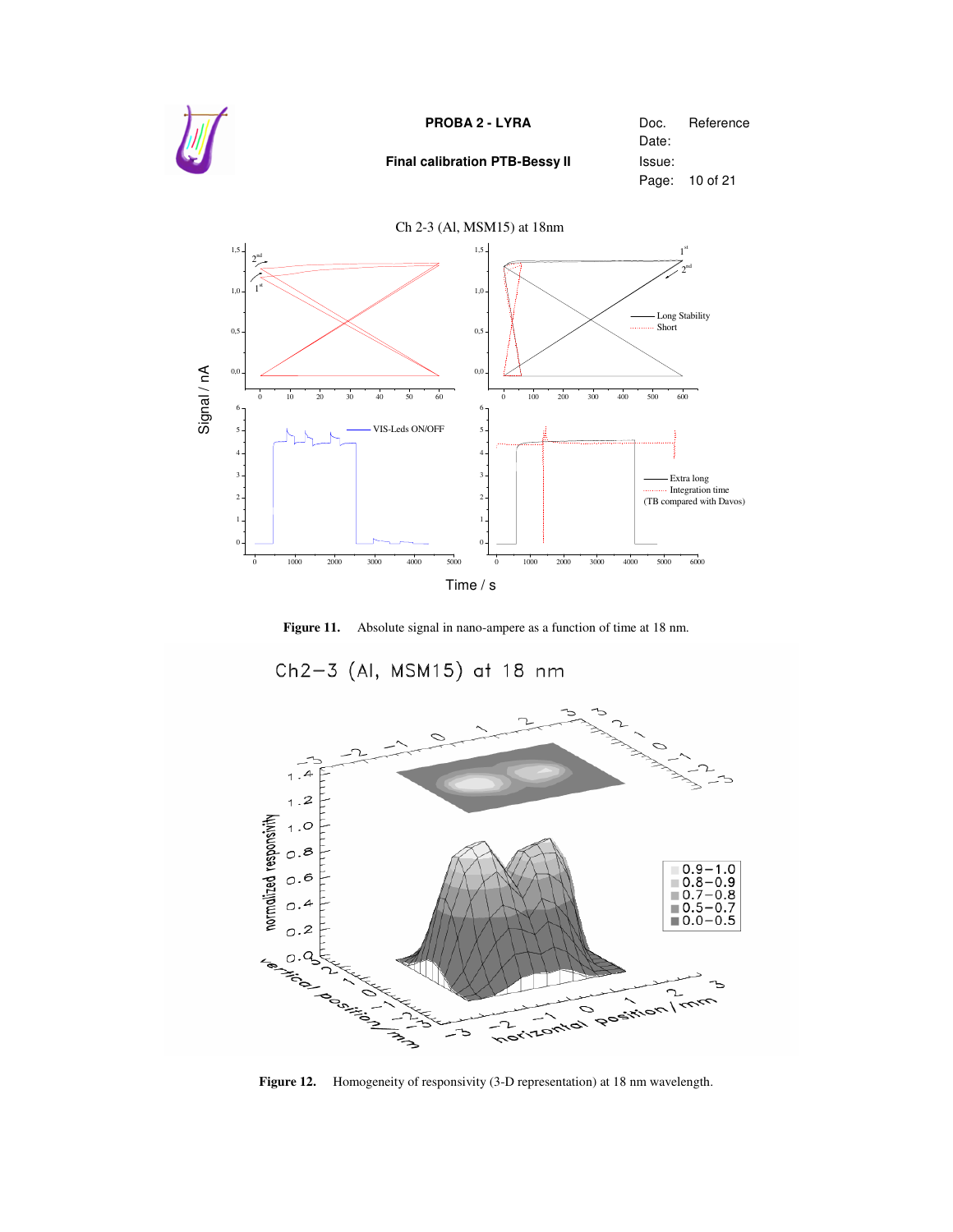

**Final calibration PTB-Bessy II** Issue:

Date: Page: 11 of 21

#### **2.4 Channel 2-4 (Head 2 ; Channel 4: Zr, MSM19)**



**Figure 13.** Absolute spectral responsivity (in A/W) of channel 2-4 between 1nm and 30 nm. For comparison, the dotted line represents the model used in the LYRA radiometric model (detector R x Filter T) and the open circle the calibrated data from June 2005 campaign. The inset shows the same in linear scale.



**Figure 14.** Flux linearity of channel 2-4 (Response vs. incident power) at 10nm. The inset shows the photocurrent vs incident power with the fitted function  $I = aP^b$ .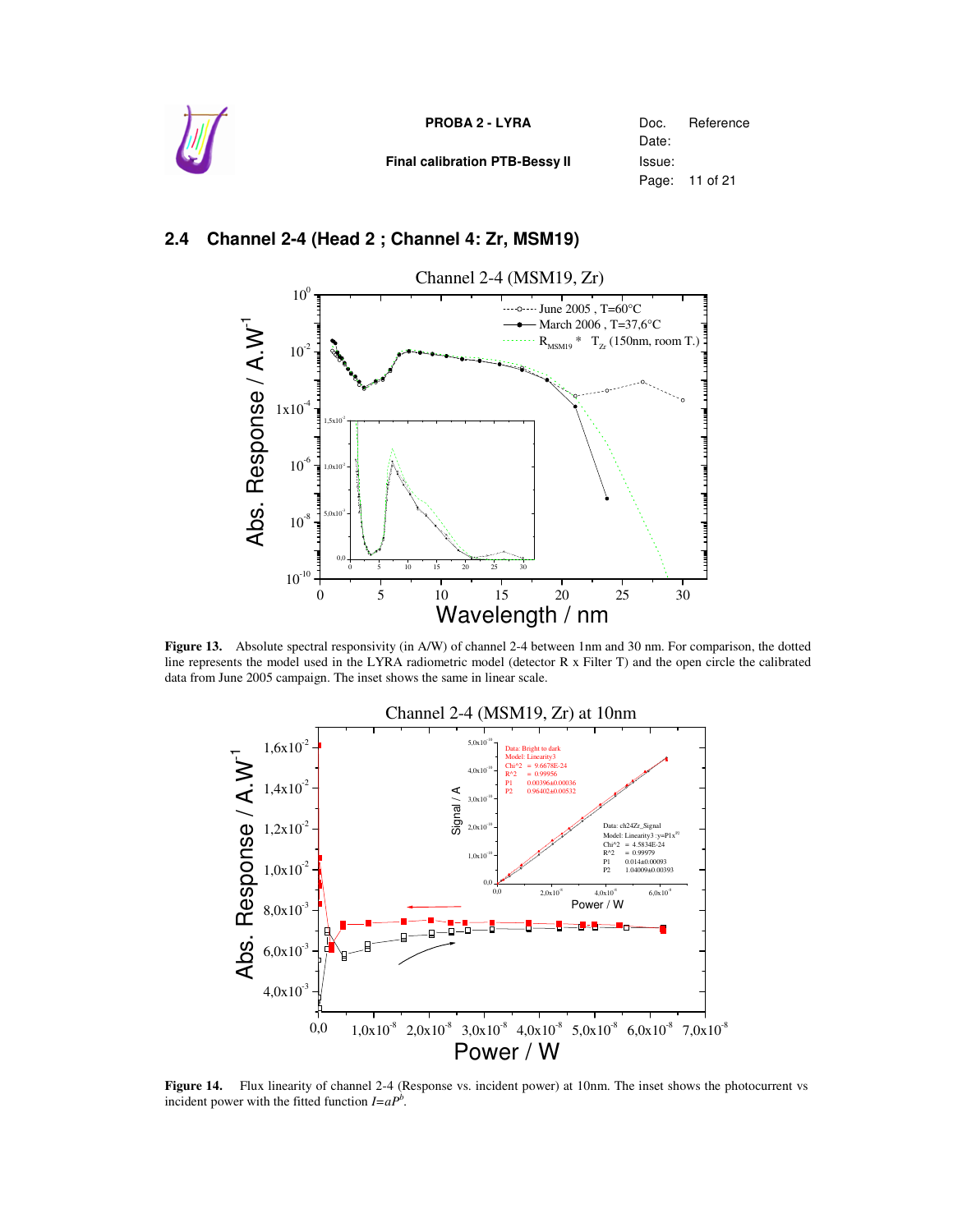

**Figure 15.** Absolute signal in nano-ampere as a function of time at 10 nm.



**Figure 16.** Homogeneity of responsivity (3-D representation) at 10 nm wavelength.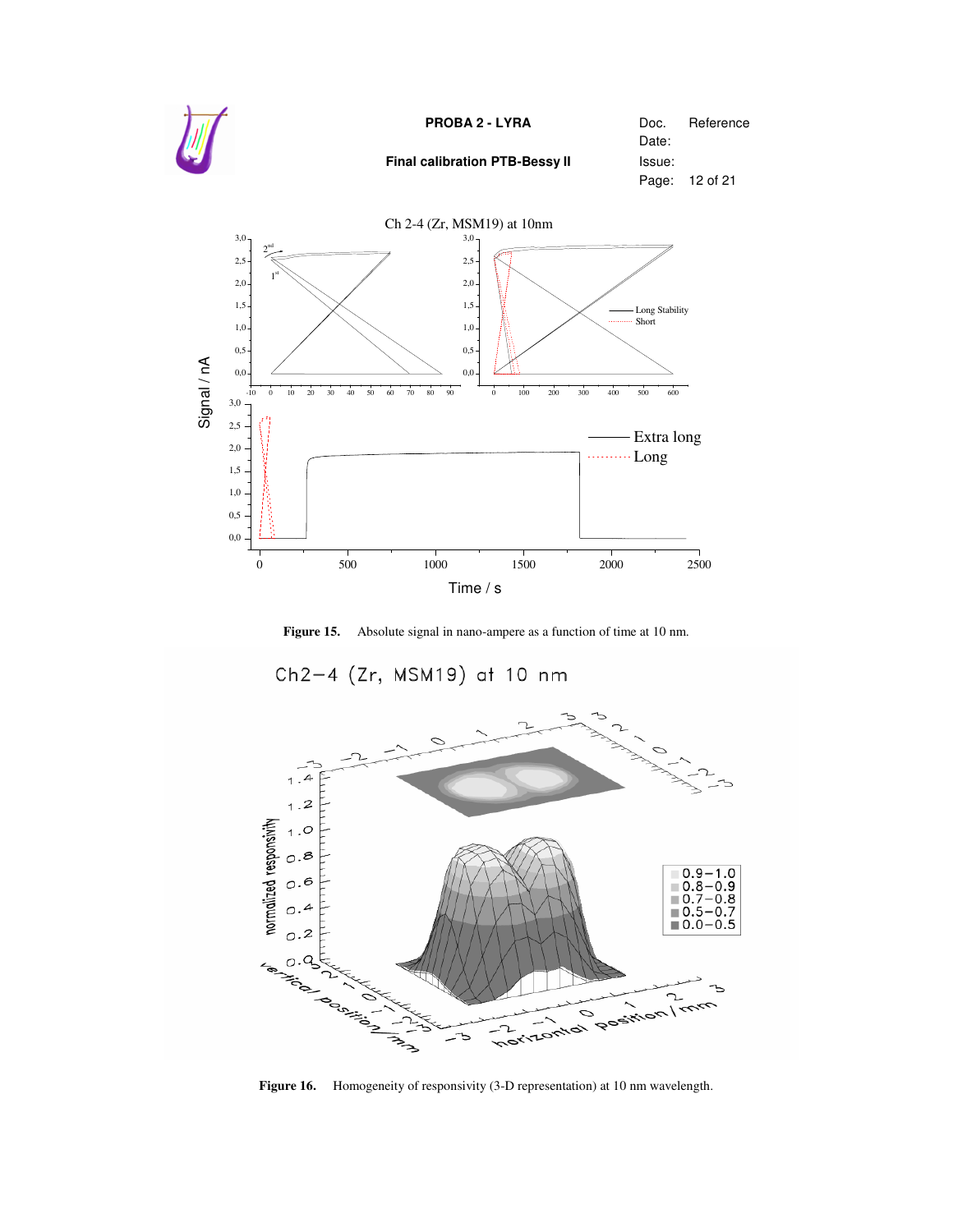

**Final calibration PTB-Bessy II** Issue:

Date: Page: 13 of 21

#### $10<sup>0</sup>$ Channel 3-3 (AXUV20B#59, Al)  $e / A.W^1$  $10^{-1}$ s  $\subseteq$  $10^{-2}$ o  $\overline{\mathbf{o}}$ s  $\mathbf \Phi$ m<br>ن  $10^{-3}$  $-$ - June 2005, T=60 $^{\circ}$ C  $\sim$ ݠ March 2006 , T=37,6°C A $R_{AXUV}$  \*  $T_{Al}$  (room T.)  $10^{-4}$ 0 5 10 15 20 25 30 35 Wavelength / nm

#### **2.5 Channel 3-3 (Head 3 ; Channel 3: Al, AXUV20B#59)**

**Figure 17.** Absolute spectral responsivity (in A/W) of channel 3-3 between 1nm and 30 nm. For comparison, the dotted line represents the model used in the LYRA radiometric model (detector R x Filter T) and the open circle the calibrated data from June 2005 campaign.



**Figure 18.** Flux linearity of channel 3-3 (Response vs. incident power) at 18nm. The inset shows the photocurrent vs incident power with the fitted function  $I = aP^b$ .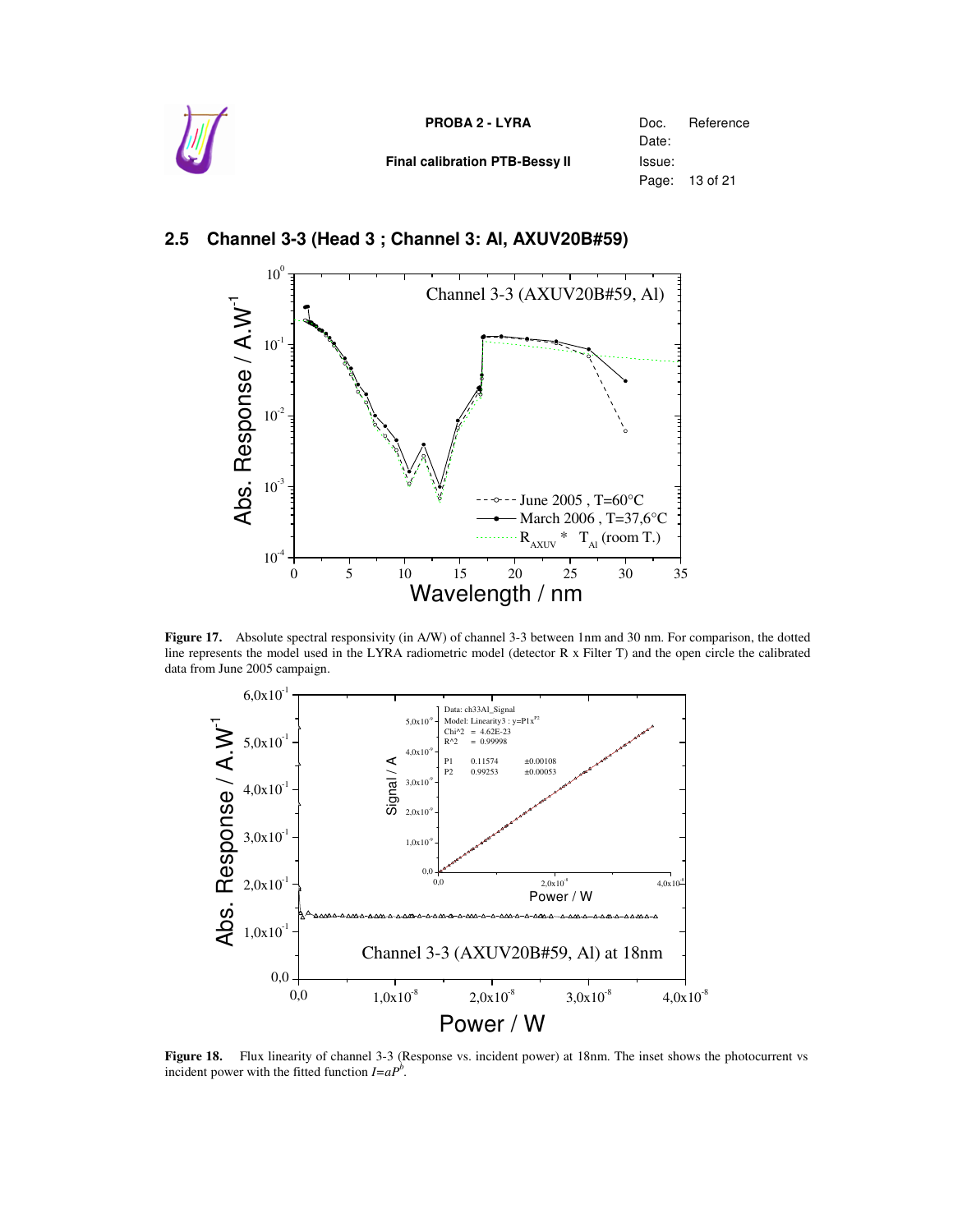









**Figure 20.** Homogeneity of responsivity (3-D representation) at 18 nm wavelength.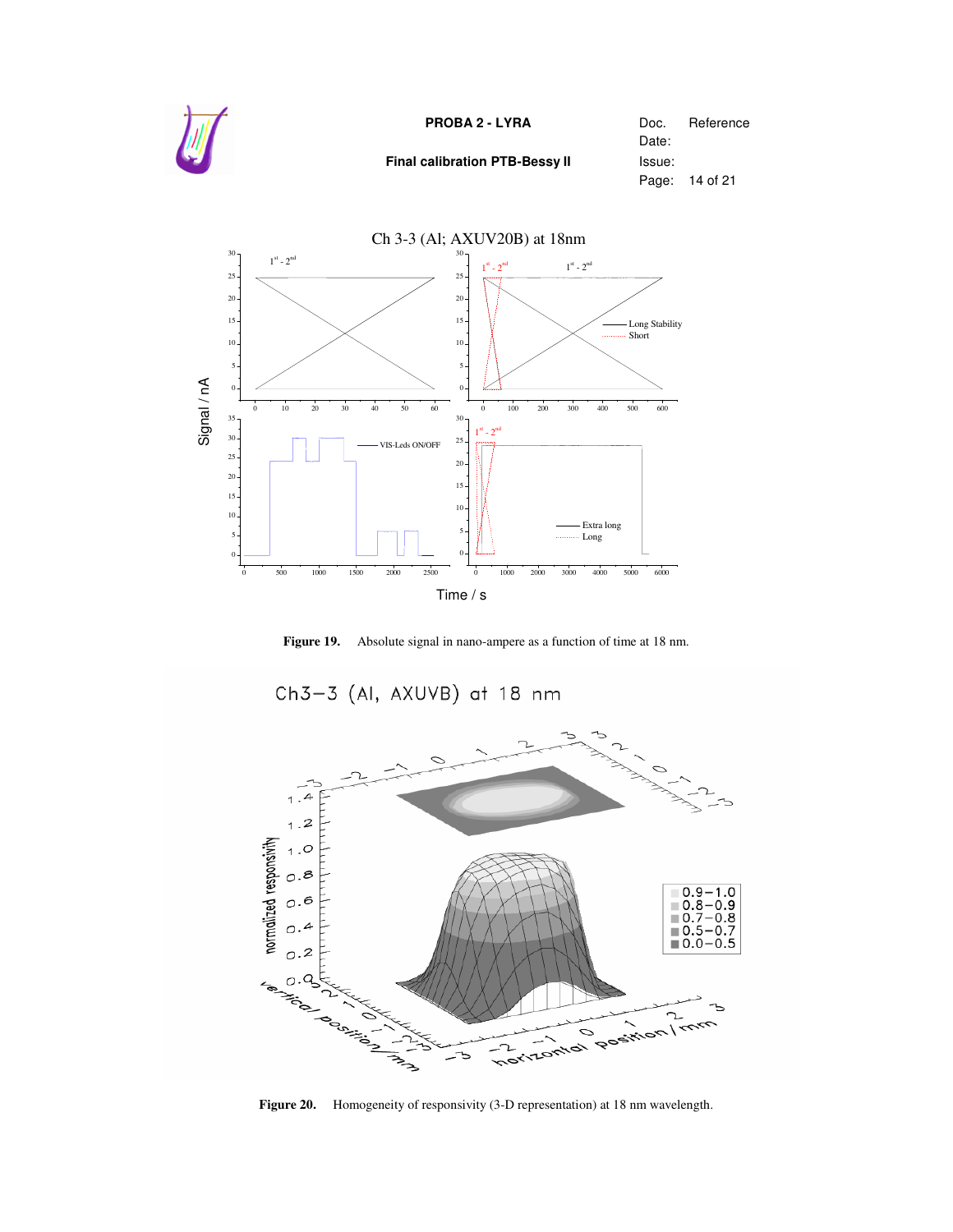



#### **2.6 Channel 3-4 (Head 3 ; Channel 4: Zr, AXUV20C#44)**

**Figure 21.** Absolute spectral responsivity (in A/W) of channel 3-4 between 1nm and 30 nm. For comparison, the dotted line represents the model used in the LYRA radiometric model (detector R x Filter T) and the open circle the calibrated data from June 2005 campaign. **Note that the Zr filter thickness is 300nm (150nm during June 2005' campaign)**.



**Figure 22.** Flux linearity of channel 3-4 (Response vs. incident power) at 10nm. The inset shows the photocurrent vs incident power with the fitted function  $I = aP^b$ .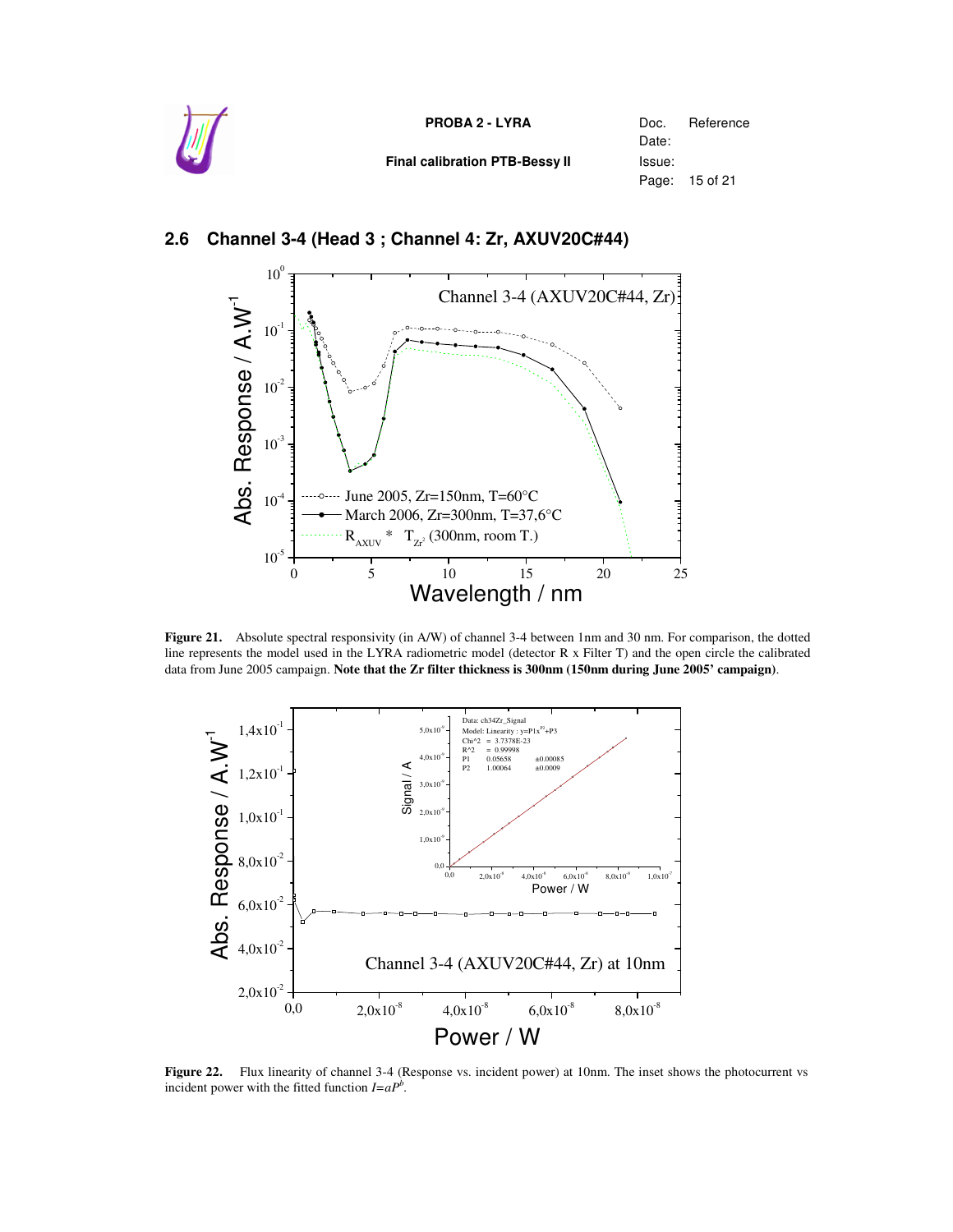



**Figure 23.** Absolute signal in nano-ampere as a function of time at 10 nm.





**Figure 24.** Homogeneity of responsivity (3-D representation) at 10 nm wavelength.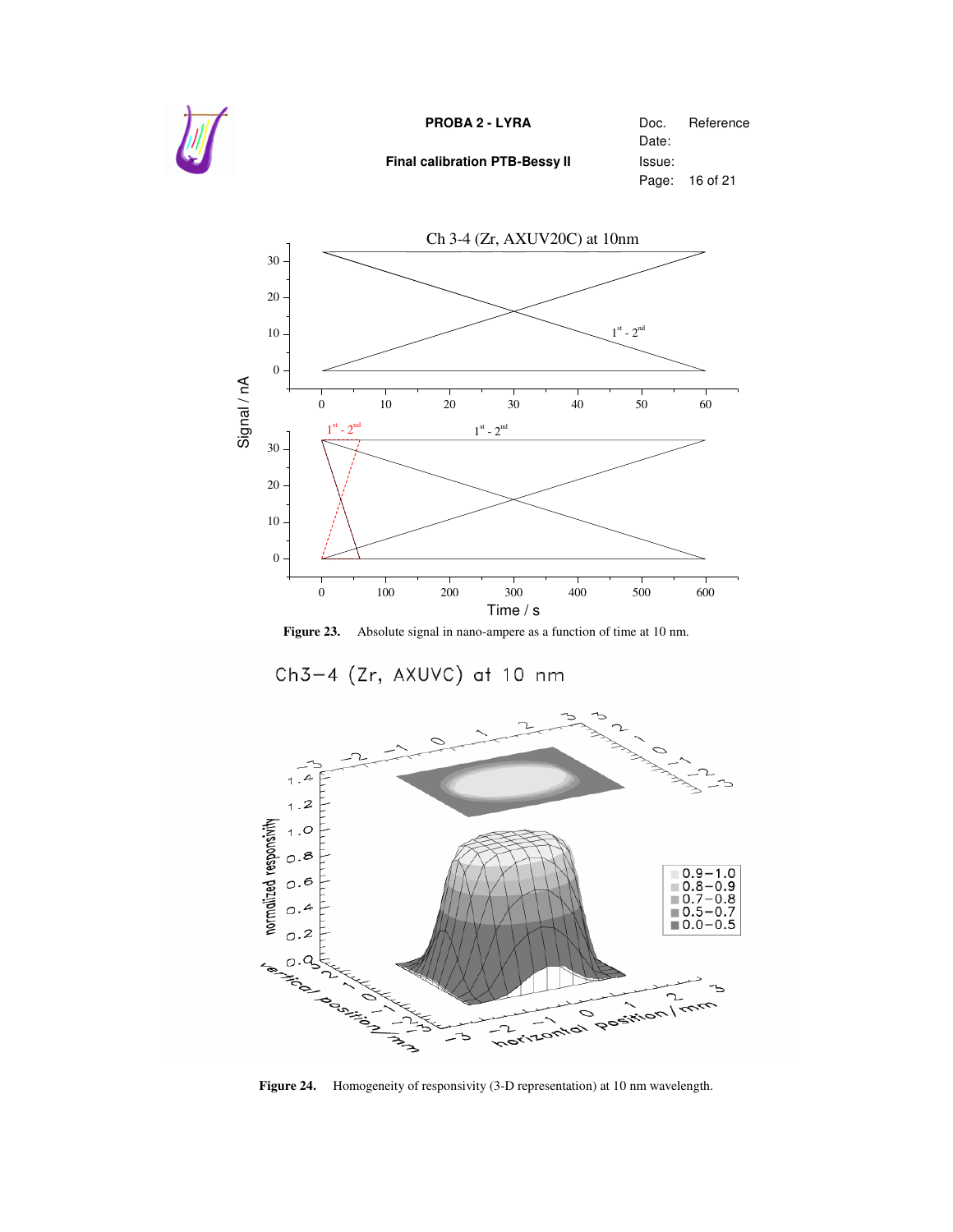

### **2.7 Al channels (1-3; 2-3; 3-3)**



**Figure 25.** Absolute spectral responsivity (in A/W) of Al channels between 1nm and 30 nm for comparison.



**Figure 26.** Flux linearity of Al channels (Response vs. incident power) at 18nm.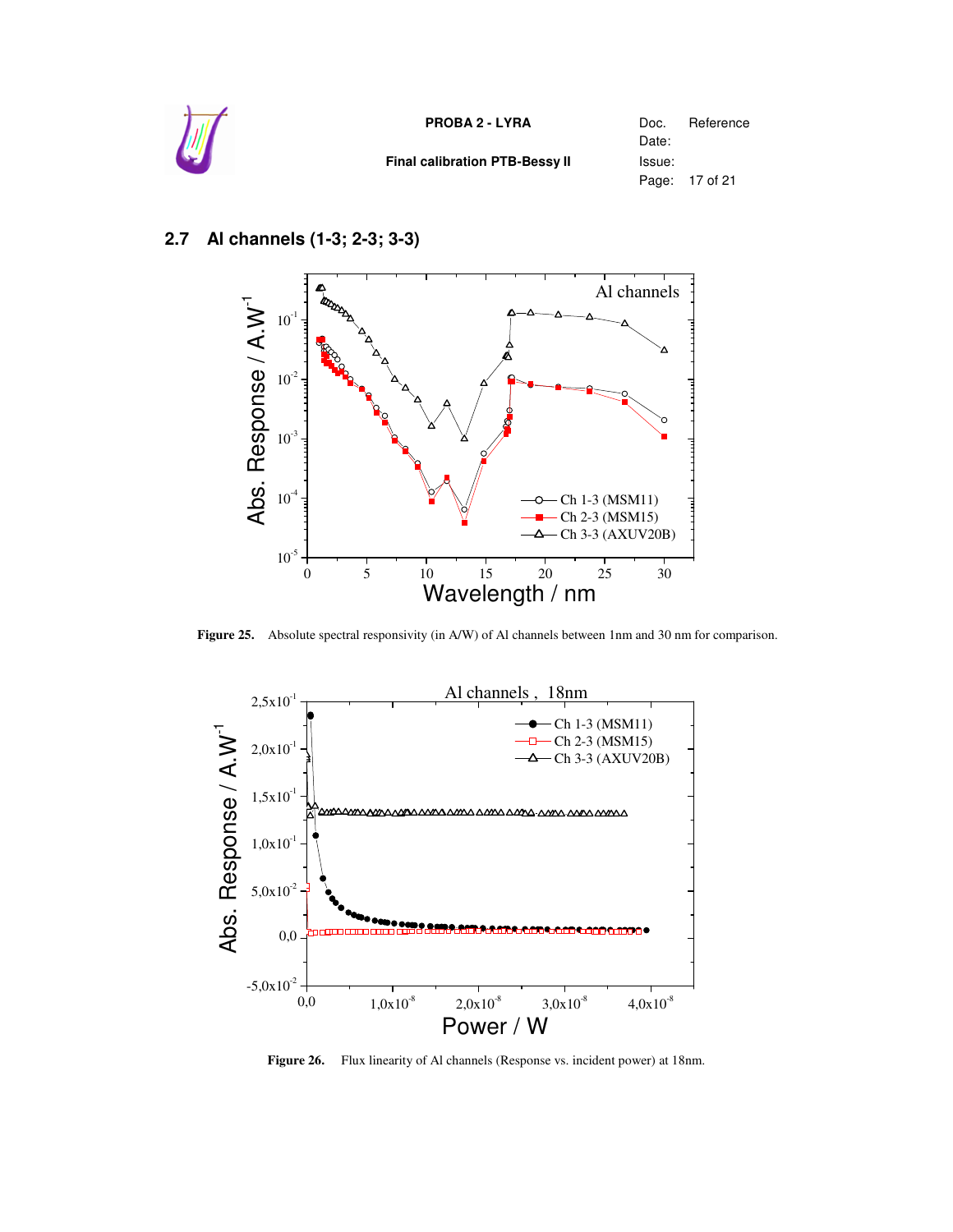

#### 0 5 10 15 20 25  $10^{-8}$  $10^{-7}$  $10^{-6}$  $1x10^{-5}$  $1x10^{4}$  $10^{-3}$  $10^{-2}$  $10^{-1}$  $10<sup>0</sup>$ Ch 1-4 (AXUV20D, Th<sub>zr</sub>=300nm) Ch 2-4 (MSM19, Th<sub>z</sub>= 150nm) Ch 3-4 (AXUV20C, Th<sub>zr</sub>=300nm) Zr channels Ab s. R  $\mathbf \Phi$ s  $\overline{\mathbf{Q}}$ o  $\mathbf{r}$ s e  $\overline{\phantom{0}}$  $\lambda$ . $\lambda^{-1}$ Wavelength / nm

#### **2.8 Zr channels (1-4; 2-4; 3-4)**

**Figure 27.** Absolute spectral responsivity (in A/W) of Zr channels between 1nm and 25 nm for comparison.



**Figure 28.** Flux linearity of Zr channels (Response vs. incident power) at 10nm.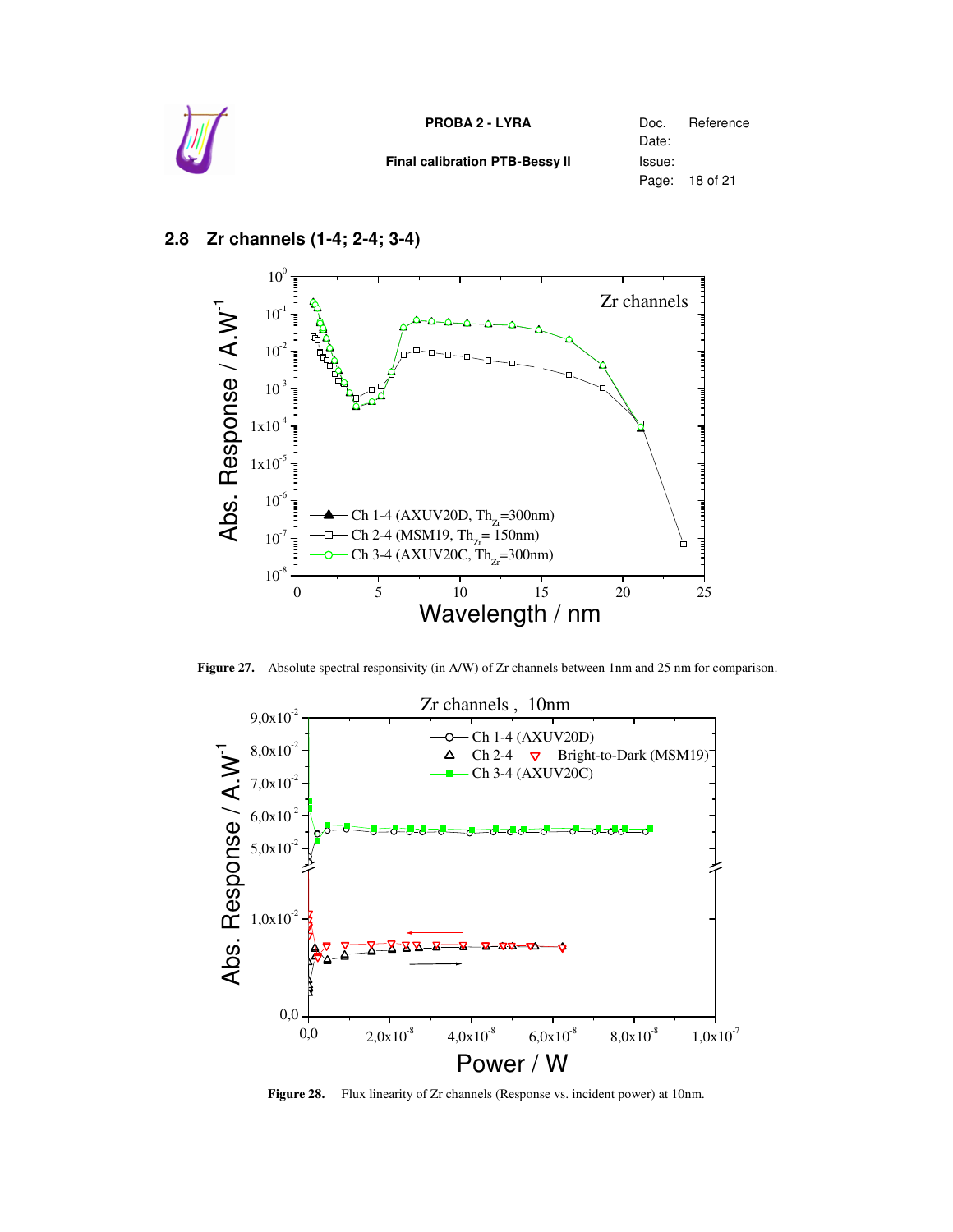

**Final calibration PTB-Bessy II** Issue:

Date: Page: 19 of 21

Table 1 summarizes the derived results using the TIME-SEE solar spectrums. More information can be found in the updated LYRA radiometric model web site.

http://lyra.oma.be/radiometric\_model/radiometric\_model.php

**Table 1**: Expected output signals and purities (width 1-20nm for Zr and 17-80nm for Al) in LYRA channels for minimum solar activity conditions.

| <b>Expected SIGNAL and Purity</b> |                                    | at Solar Min<br>using Bessy GI | at Solar Min<br>Radiometric<br>Model  |                        |
|-----------------------------------|------------------------------------|--------------------------------|---------------------------------------|------------------------|
| <b>HEAD1</b>                      | <b>Channel</b><br>3                | $AI + MSM11$                   | 41.2pA +NI [53.5%]                    | 73.4pA<br>$[61 \%]$    |
|                                   | <b>Channel</b><br>4                | $Zr + AXUV20D$                 | 697.9pA [99.8%]                       | 524pA<br>$[98.9\%]$    |
| <b>HEAD2</b>                      | <b>Channel</b><br>3                | $AI + MSM15$                   | 37.5pA +NI[55.5%]<br>56.8pA [52.6%]   | 93.6pA<br>$[73.4\%]$   |
|                                   | <b>Channel</b><br>$\boldsymbol{4}$ | $Zr + MSM19$                   | 94.4pA [99.6%]<br>93.4pA [98.9%]      | 110.5 pA<br>$[99.2\%]$ |
| <b>HEAD3</b>                      | <b>Channel</b><br>3                | $AI + AXUV20B(59)$             | 601.6pA +NI $[66\%]$<br>838.7pA [69%] | 804.4 pA<br>$[75.3\%]$ |
|                                   | <b>Channel</b>                     | $Zr + AXUV20C$ (44)            | 708.2pA [99.8%]<br>1386pA [98.1%]     | 524.1pA<br>$[98.9\%]$  |

Here also we rather have an upper limit since not the entire UV and visible spectrum is taken into account. Note that for Al channels, I need the data from NI campaign to be compared with the radiometric model. In blue, the data from the previous calibration campaign (June 2005,  $T \sim 60^{\circ}$ C : [RD3]). Note that the Zr thickness for AXUV channels is 300nm instead of 150nm which reduced by a factor 2 the expected signal ( $\sim$ 700pA) but increased the purity of the channel ( $\sim$ +0.7%).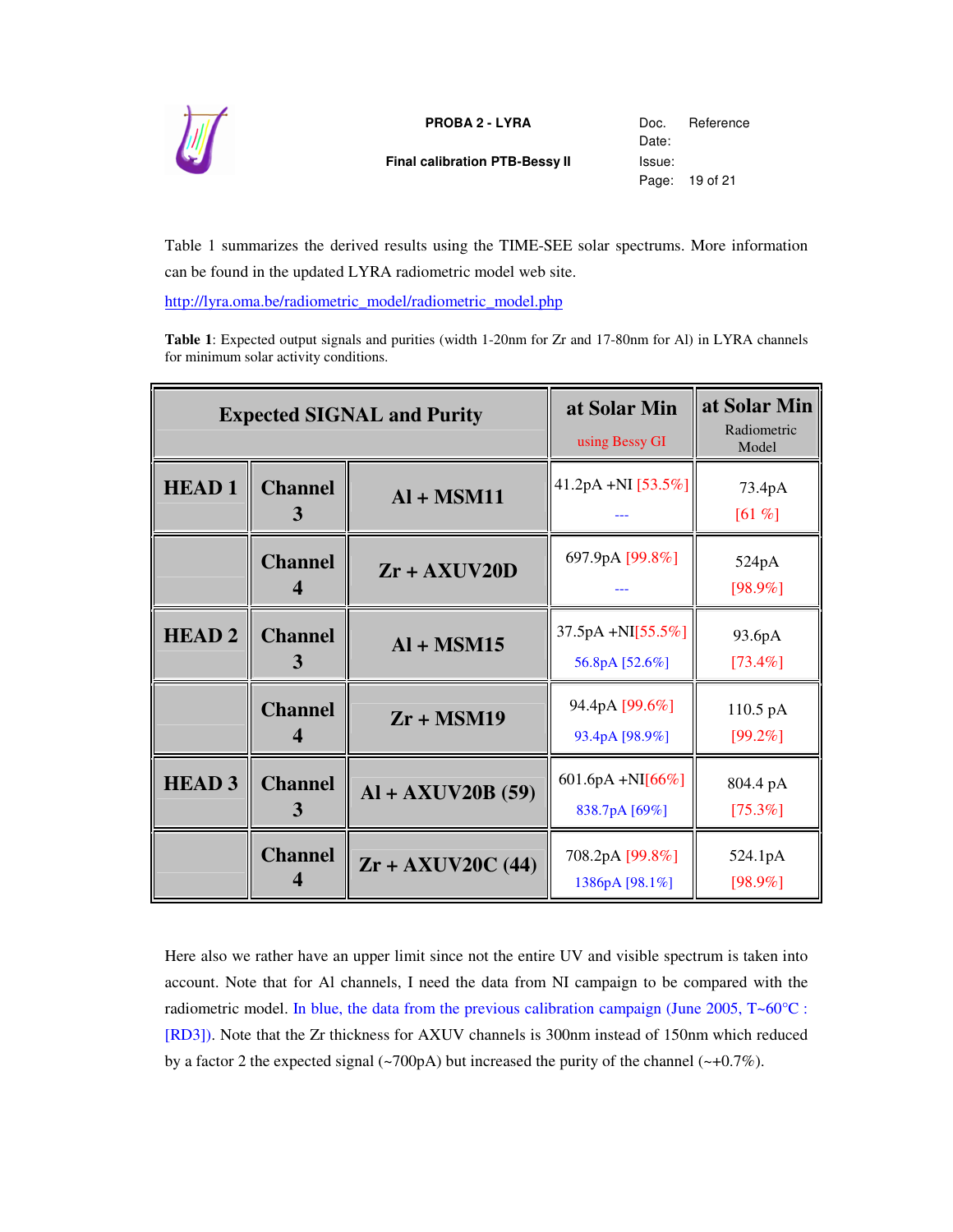

**Final calibration PTB-Bessy II** Issue:

Date: Page: 20 of 21

## **3 CONCLUSION**

Stability (signal vs time, integration time vs Leds) will be analysed in detail by ROB (noise fluctuation, SNR) in order to determine the nominal cadence and the choice of the Heads (continuously, weekly, monthly basis). The thermal noise (dark current) will be further analysed with NI data. The detectors are expected to have a positive  $T<sup>o</sup>$  coefficient of responsivity (increase of the responsivity with temperature).

As seen in the figures, the main issue is about channel 1-3 (MSM11). It doesn't look stable, not linear especially under low irradiation flux where the responsivity decreases rapidly with increasing incident light power up to  $210<sup>-8</sup>W$ . Since the flat field quality is spectrally dependent (cf. Annexe), It's expected to have a better homogeneity for the Zr than Al channels with diamond MSM detectors. Nevertheless, MSM channels (Ch1-3, Ch2-3  $\&$  Ch 2-4) are reasonably uniform at dedicated wavelength with the same sharp dip in sensitivity at the centre of the detector due to the middle Ti/Pt/Au contact.

For AXUV channels, the responsivity remains almost constant at 10 and 18nm indicating a linear response. These channels look stable (even with VISLEDs ON) and homogenous at 10 and 18nm with a small deviation of around 0.5%.

The radiometric model  $(R_{\text{detector}} * T_{\text{filter}})$  overestimate the signal from MSM channels (e.g Ch1-3; Ch2-3 and Ch2-4) and underestimate the signal from AXUV channels (e.g. Ch3.3; Ch1-4 and Ch3- 4). This will be analysed in detail with NI data. Possible explanation can be the non-linearity of MSM detectors (i.e the responsivity increases or decreases with the input light power), the nonstability of the detector with time and of course due to the uncertainty of the radiometric model itself (transmission of  $Zr^2$  (150nm) $\neq$ Zr 300nm). It's difficult to compare these GI data to the previous calibration campaign (June 2005, T~60°C : [RD3]). We still need the data from NI calibration where the discrepancy looks higher for Al channels (cf Table1).

### **4 ANNEXE**